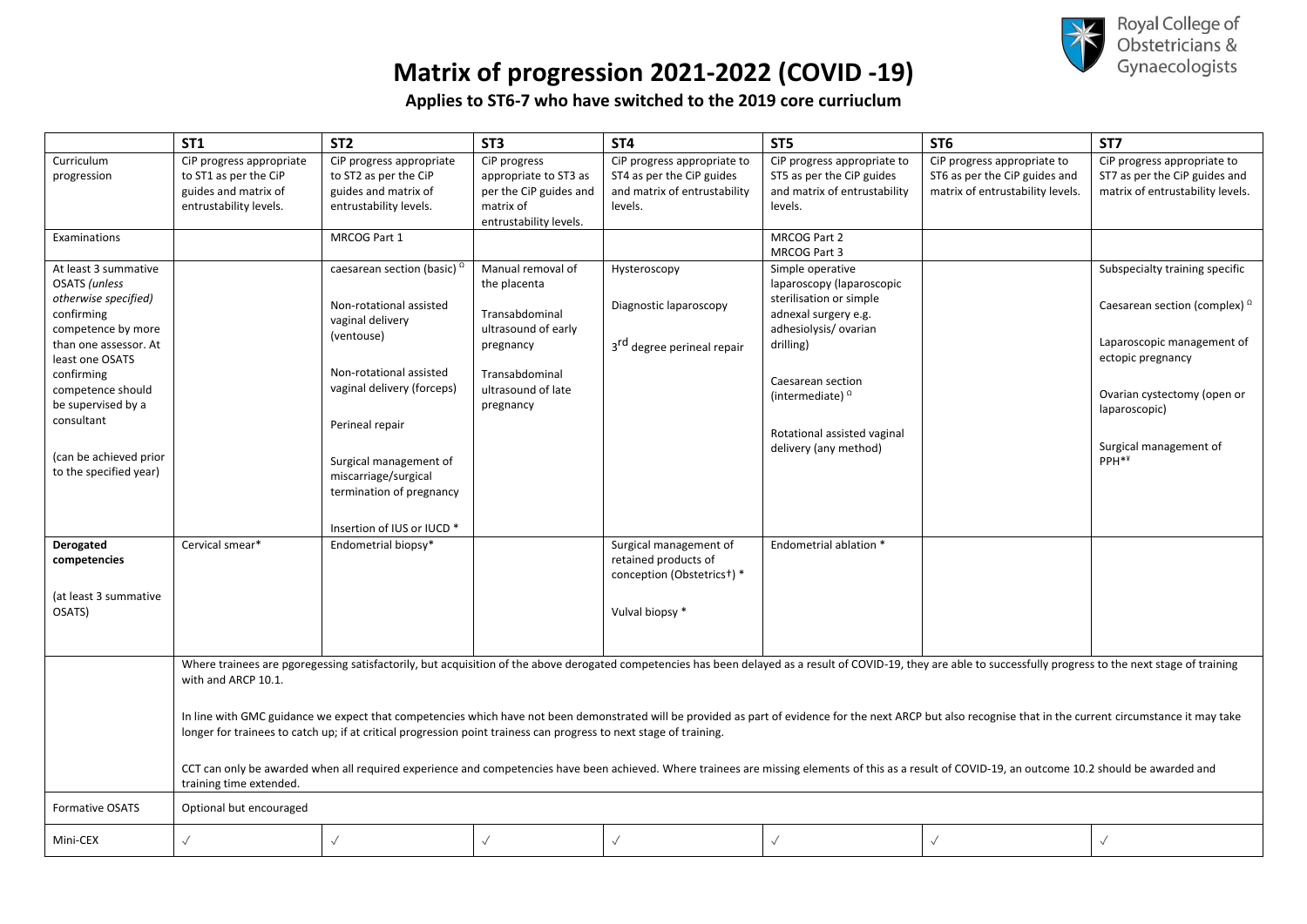| CBD                                       | $\checkmark$                                                                                                                                                                                                             |                                                                                                                                                                                                                                                                                                                                               |                                                                                                                                                                                                 |                                                                                                                                                                                        | $\checkmark$                                                                                                                                                                           | $\checkmark$                                                                                                                                                                           |                                                                                                                                                                                        |
|-------------------------------------------|--------------------------------------------------------------------------------------------------------------------------------------------------------------------------------------------------------------------------|-----------------------------------------------------------------------------------------------------------------------------------------------------------------------------------------------------------------------------------------------------------------------------------------------------------------------------------------------|-------------------------------------------------------------------------------------------------------------------------------------------------------------------------------------------------|----------------------------------------------------------------------------------------------------------------------------------------------------------------------------------------|----------------------------------------------------------------------------------------------------------------------------------------------------------------------------------------|----------------------------------------------------------------------------------------------------------------------------------------------------------------------------------------|----------------------------------------------------------------------------------------------------------------------------------------------------------------------------------------|
| Reflective practice                       | $\checkmark$                                                                                                                                                                                                             | $\checkmark$                                                                                                                                                                                                                                                                                                                                  |                                                                                                                                                                                                 |                                                                                                                                                                                        | $\sqrt{}$                                                                                                                                                                              | $\checkmark$                                                                                                                                                                           | $\sqrt{}$                                                                                                                                                                              |
| <b>NOTSS</b>                              | $\checkmark$                                                                                                                                                                                                             | $\checkmark$                                                                                                                                                                                                                                                                                                                                  | $\sqrt{}$                                                                                                                                                                                       |                                                                                                                                                                                        | $\checkmark$                                                                                                                                                                           | $\checkmark$                                                                                                                                                                           | $\checkmark$                                                                                                                                                                           |
| <b>TEF</b>                                | Not required for 2022<br><b>ARCPs</b>                                                                                                                                                                                    | Not required for 2022<br>ARCPs                                                                                                                                                                                                                                                                                                                | Not required for<br>2022 ARCPs                                                                                                                                                                  | Not required for 2022<br>ARCPs                                                                                                                                                         | Not required for 2022<br>ARCPs                                                                                                                                                         | Not required for 2022<br>ARCPs                                                                                                                                                         | Not required for 2022<br>ARCPs                                                                                                                                                         |
| TO <sub>2</sub>                           | From the next rotation<br>(August 22 onwards) two<br>separate TO1's and TO2's<br>will be required. For the<br>2022 ARCP one will<br>suffice unless significant<br>concerns are raised.                                   | From the next rotation<br>(August 22 onwards) two<br>separate TO1's and TO2's<br>will be required. For the<br>2022 ARCP one will suffice<br>unless significant<br>concerns are raised.                                                                                                                                                        | From the next<br>rotation (August 22<br>onwards) two<br>separate TO1's and<br>TO2's will be<br>required. For the<br>2022 ARCP one will<br>suffice unless<br>significant concerns<br>are raised. | From the next rotation<br>(August 22 onwards) two<br>separate TO1's and TO2's<br>will be required. For the<br>2022 ARCP one will suffice<br>unless significant concerns<br>are raised. | From the next rotation<br>(August 22 onwards) two<br>separate TO1's and TO2's<br>will be required. For the<br>2022 ARCP one will suffice<br>unless significant concerns<br>are raised. | From the next rotation<br>(August 22 onwards) two<br>separate TO1's and TO2's will<br>be required. For the 2022<br>ARCP one will suffice unless<br>significant concerns are<br>raised. | From the next rotation<br>(August 22 onwards) two<br>separate TO1's and TO2's will<br>be required. For the 2022<br>ARCP one will suffice unless<br>significant concerns are<br>raised. |
| Required courses /<br>required objectives | <b>Basic Practical Skills in</b><br>Obstetrics and<br>Gynaecology<br>CTG training (usually<br>eLearning package) and<br>other local mandatory<br>training<br>Obstetric simulation<br>course (e.g. PROMPT/<br>ALSO/other) | Basic ultrasound<br>3rd degree tear course<br>Specific courses required<br>as per curriculum to be<br>able to complete basic<br>competencies<br>Resilience course<br>e.g. STEP-UP<br>The above competencies may be achieved by attending recommended courses<br>or by demonstrating to the ARCP panel that content and learning outcomes have | Obstetric simulation<br>course - ROBUST or<br>equivalent                                                                                                                                        |                                                                                                                                                                                        |                                                                                                                                                                                        | ATSM course<br>Leadership and Management<br>course<br>The above competencies may be achieved by attending<br>recommended courses or by demonstrating to the ARCP panel                 | ATSM course<br>Leadership and Management<br>course                                                                                                                                     |
|                                           | been achieved using alternative evidence.<br>relevant course will be awarded a 10.1.                                                                                                                                     | Trainees who do not demonstrate the required objectives or attendance at the                                                                                                                                                                                                                                                                  |                                                                                                                                                                                                 |                                                                                                                                                                                        |                                                                                                                                                                                        | that content and learning outcomes have been achieved using<br>alternative evidence.                                                                                                   |                                                                                                                                                                                        |

† Surgical management of retained products of conception (Obstetrics)- surgical evacuation of retained products of conception after 16 weeks gestation using suction curettage or a surgical curette

¥ Surgical techniques used by the trainee to control postpartum haemorrhage, including intra-uterine balloons, brace sutures, uterine packing, placental bed compression sutures and hysterectomy

### \* **Procedures which are new in the 2019 Core Curriculum**

The following six procedures are new in the 2019 Core Curriculum: cervical smear, endometrial biopsy, insertion of IUS or IUCD, surgical management or retained products (Obsetetrics), vulval biopsy and endometrial ablations. If you switched to the 2019 Core Curriculum and you had passed the ST year where the new procedure has been introduced you will not require 3 summative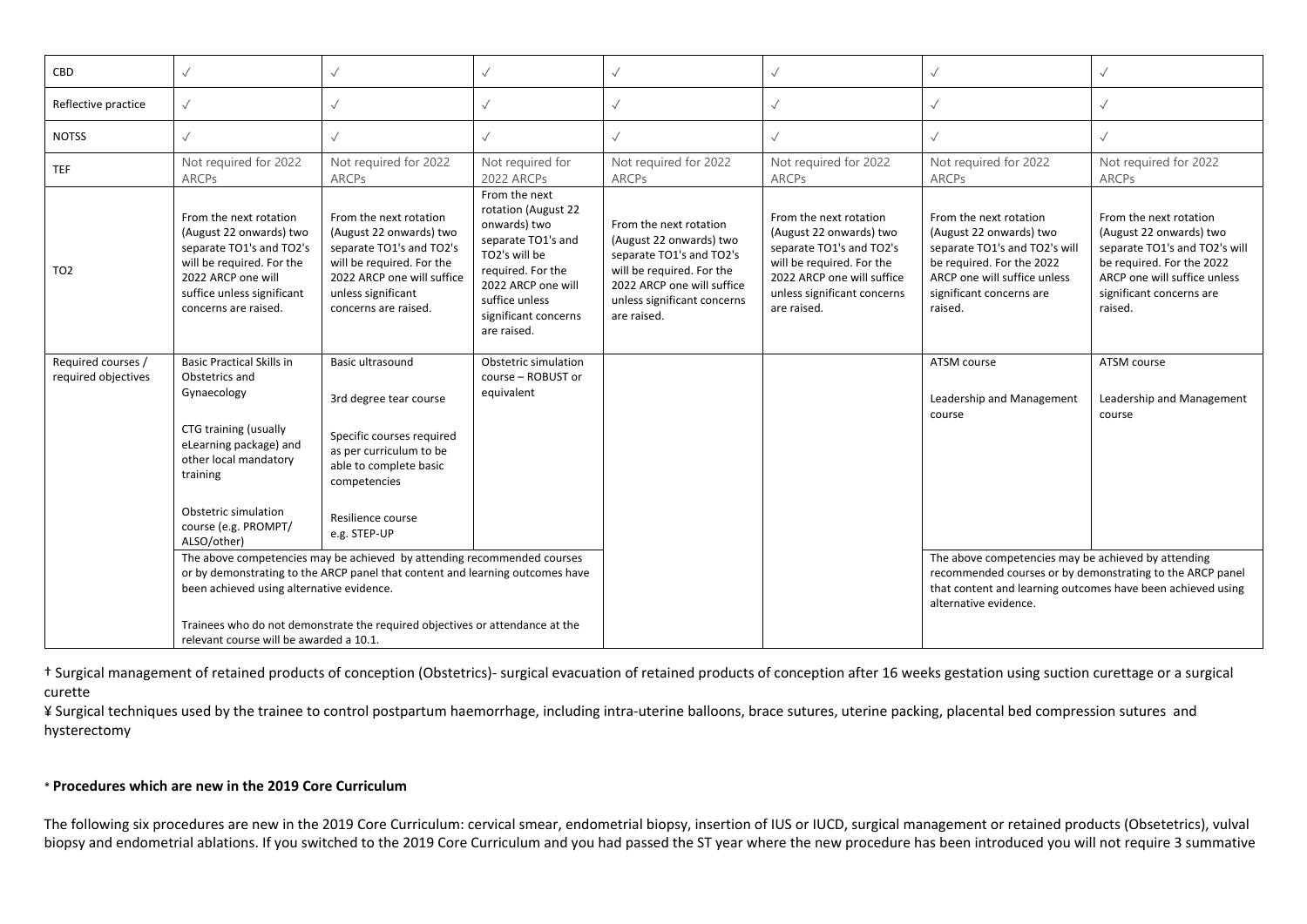competent OSATS for this procedure; e.g.: if you were in ST2 or above when you switched to the 2019 Core Curriculum you do not need 3 summative OSATS for cervical smear retrospectively; if you were in ST6 or above when you switched to the 2019 Core Curriuclum you do not need 3 summative OSATS for endometrial ablations retrospectively.

#### **Ω Caesarean section complexity**

Examples of 'basic' : first or second caesarean section with longitudinal lie

Examples of 'intermediate' : are twins/transverse lie, preterm more than 28 weeks, at full dilation, BMI≥40

Examples of 'complex' : preterm less than 28 weeks/grade 4 placenta praevia and fibroids in lower uterine segment

## **Further guidance on evidence required for CiPs in the Core Curriculum**

The philosophy of the new curriculum is about quality of evidence rather than quantity and a move away from absolute numbers of workplace based assessments (WBAs) and the tick box approach and the new training matrix above demonstrates this.

The CiP guides developed are available for trainers and trainees to give information about what would be appropriate evidence at different stages of training [CiP guides on RCOG eLearning.](https://elearning.rcog.org.uk/new-curriculum-2019-training-resource/curriculum-structure/core-curriculum)

#### **Rules for CiPs:**

- 1. There must be some evidence linked to each CiP in each training year to show development in the CiP area.
- 2. In each stage of training (Basic ST1-2, Intermediate ST3-5, Advanced ST6-7) the expectation is that there should be a minimum of one piece of evidence linked to each key skill for all clinical and non-clinical CiPs. This evidence needs to be appropriate for the stage of training.

## **Expected progress for clinical CiPs**

|                                                                                                                                         | <b>Basic training</b> |                 |                                                                 | <b>Intermediate training</b> |                 |                 |                                                                      | <b>Advanced</b><br>training |                 | <b>CCT</b>            |
|-----------------------------------------------------------------------------------------------------------------------------------------|-----------------------|-----------------|-----------------------------------------------------------------|------------------------------|-----------------|-----------------|----------------------------------------------------------------------|-----------------------------|-----------------|-----------------------|
| <b>Capabilities in practice</b>                                                                                                         | <b>ST1</b>            | ST <sub>2</sub> | Ξ                                                               | ST <sub>3</sub>              | ST <sub>4</sub> | ST <sub>5</sub> | Ξ                                                                    | ST <sub>6</sub>             | ST <sub>7</sub> |                       |
| CiP 9: The doctor is<br>competent in<br>recognising, assessing<br>and managing<br>emergencies in<br>gynaecology and early<br>pregnancy. |                       | $\overline{2}$  | O<br>SOI<br><b>RESSI</b><br>ᇎ<br>ū<br>ပ<br><b>Q</b><br>$\Delta$ |                              |                 |                 | O<br>39<br>ᄒ<br>ш<br>$\mathbf \omega$<br>$\alpha$<br>$\sigma$<br>PRO |                             | 5               | n<br>CRIT<br>n<br>نیز |